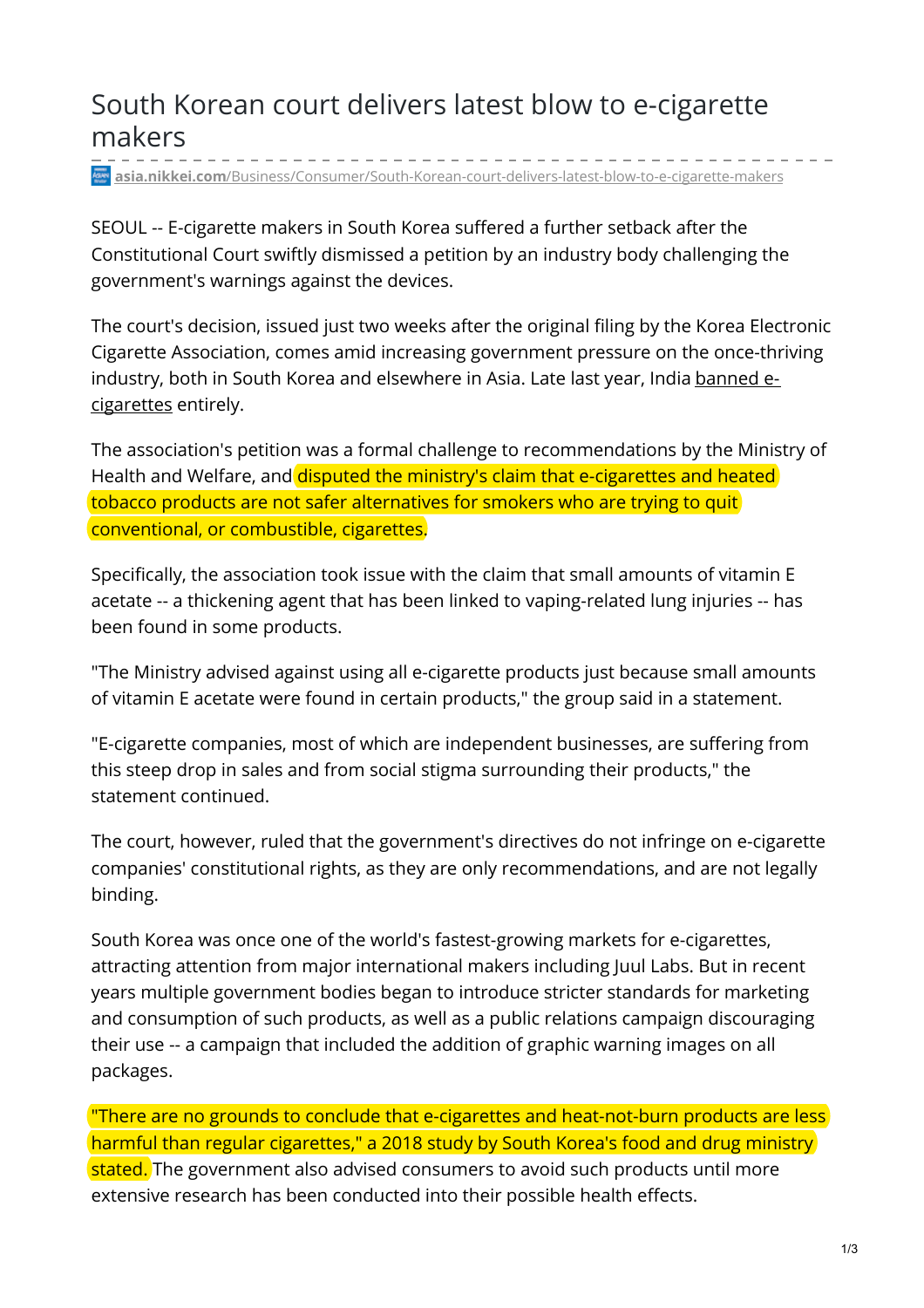

Juul Labs of the U.S. entered the South Korean market last year, but the sentiment toward e-cigarettes has cooled recently. © Getty Images The Ministry of Health and Welfare did not respond to multiple phone calls seeking comment.

While lacking the force of law, e-cigarette purveyors argue that the government's information campaign has had real effects on their business. According to government [data](http://www.moef.go.kr/com/synap/synapView.do;jsessionid=nKX7WvxXDYfRdbdNdmbCMTuF.node30?atchFileId=ATCH_000000000013015&fileSn=1), sales of e-cigarettes fell 14.2% in the third quarter of 2019 from the previous quarter, then declined 5.7% in the fourth quarter.

Much of that drop was related to decisions by the country's four largest convenience store chains -- CU, GS25, 7-Eleven and E-Mart 24 -- to suspend sales of flavored ecigarettes. The government data showed that e-cigarettes sales at convenience stores fell 89.8% in the fourth quarter of last year.

The sales slide in the second half of last year was a sharp turn from how the year started. [Data](https://www.moef.go.kr/nw/nes/detailNesDtaView.do?menuNo=4010100&searchNttId=MOSF_000000000027134&searchBbsId=MOSFBBS_000000000028) from South Korea's finance ministry show that sales of e-cigarettes and heat-notburn products increased 37% in the first quarter of 2019, accounting for nearly 11% of the overall tobacco market.

Juul Labs, maker of the sleek vaping product that dominates the e-cigarette market in the U.S., made its first foray into Asia last summer when it [launched](https://asia.nikkei.com/Business/Business-trends/Vaping-giant-targets-lucrative-Asian-market-with-South-Korean-launch) in South Korea. The company had high hopes for the market, but its products are among those that have been yanked from convenience store shelves. Juul did not immediately reply to an email request for comment.